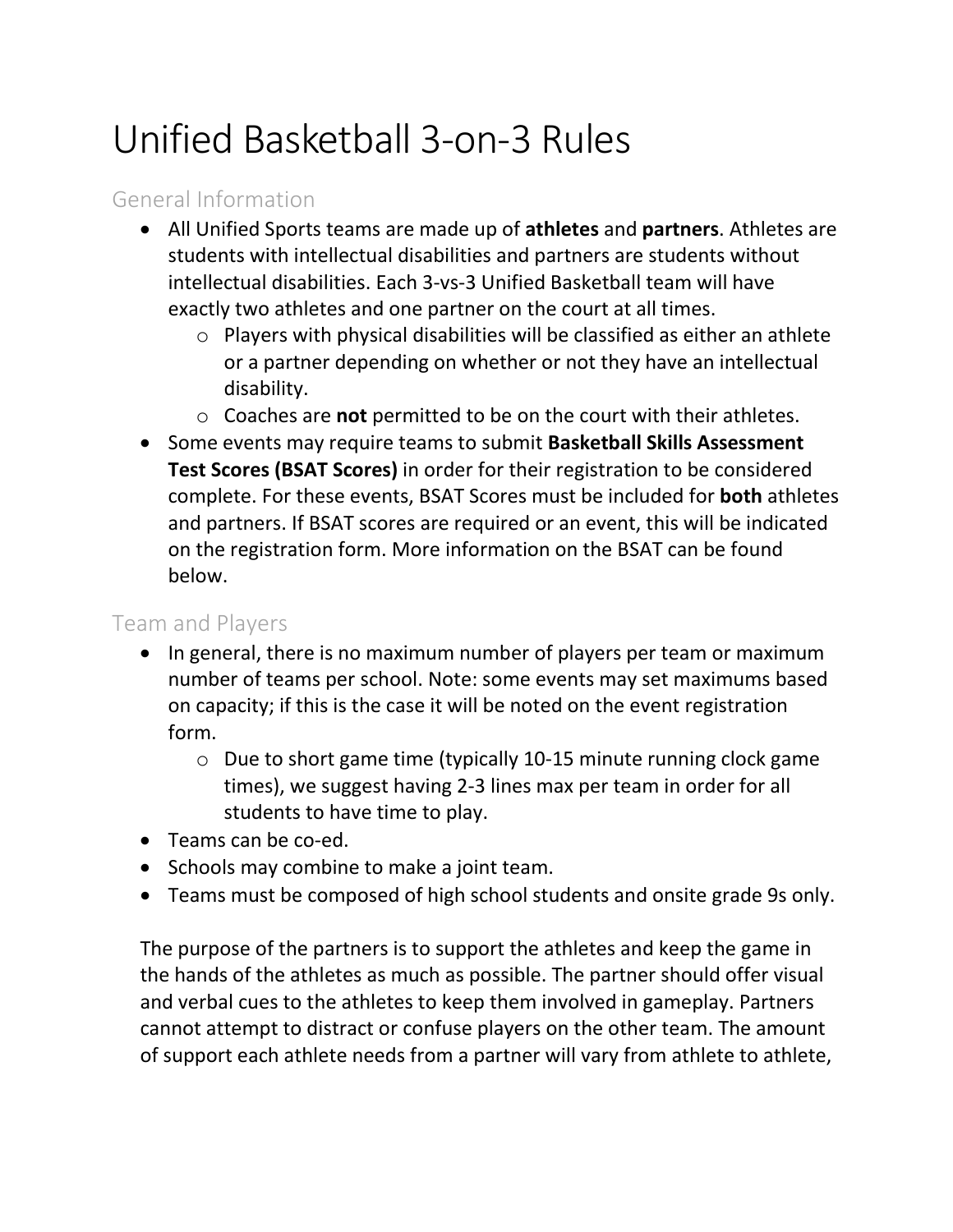so it is important that the athletes and the partners practice together to build this relationship beforehand. **Partners are allowed to score points.**

#### The Game

The following rule modifications will be in play:

- Running clock game time of 10-15 minutes
	- o Game length will be announced after the registration deadlines and will be based on the number of teams registered.
- The game may start with rock-paper-scissors for first possession (best of 1 gets the first ball).
- One 30-second time out will be allowed per team per game; the clock will not stop during this timeout (rationale: there may be up to 6 half-court games taking place at the same time and all courts will be running off the same clock in order to remain on schedule).
- An offensive player, including the shooter, may remain in the free throw area for no longer than three seconds. The penalty for this infraction is loss of possession.
- A player may take two steps beyond what is allowable. However, if the player scores or escapes the defense as a result of these extra steps, an advantage has been gained and a violation is called as per the official's discretion.
- If there is a turnover or rebound by the defensive team, the ball must come out past the three-point line before they switch to offence. If there is no three-point line, the top of the circle on the key will be used.
- After a team scores, the defensive team gets possession at the top of the key (three-point line).
- If a foul is called, possession will be given to the other team.
- The ref has the authority to force a line change if they notice a partner is dominating gameplay and/or keeping the ball out of the hands of the athletes on his or her team.
- Unlimited substitutions. Substitutions must take place at a whistle.
- Recommended tie breakers to be determined in succession:
	- o Highest game points
	- o Lowest points against average
	- o Highest points for average